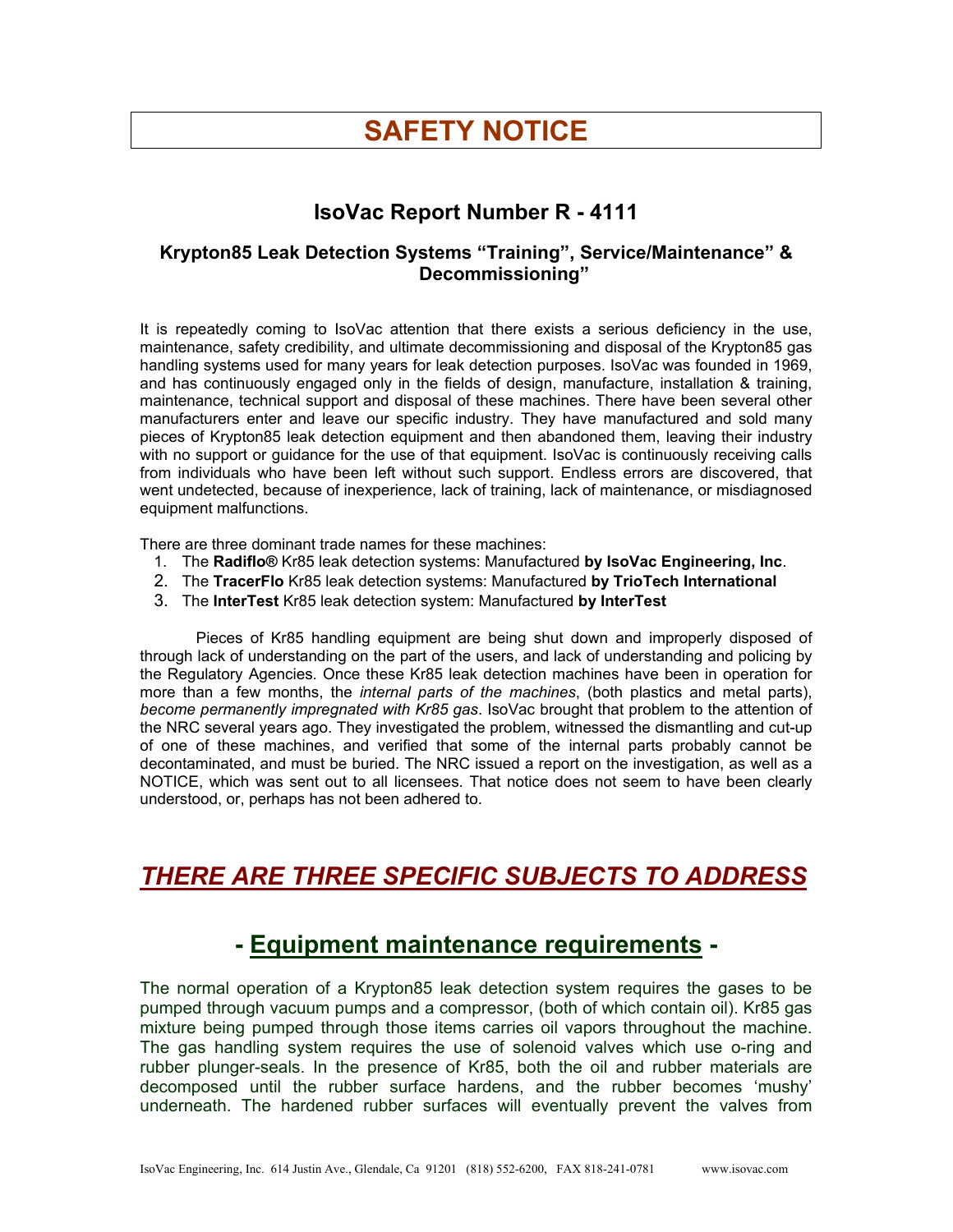sealing properly, and the hard rubber surface will ultimately break through into the semiliquefied rubber underneath, thus causing the pressurized Kr85 gas mixture to leak through the valves, or to the outside. The chemical breakdown of the rubber and oils will also release acidic material into the system which is easily detected by the coppersulfate, (green corrosive buildup), inside the brass valves, which in turn corrodes and destroys the valve seating surfaces, and builds up solids which will eventually plug the plumbing.

Our forty years of research and application of these machines internationally, has established that the rubber valve seals should be changed at least annually, and in high concentration/high usage machines it is proper to replace the rubber seals semiannually. It has been found that the oils should also be changed annually, as the oil will otherwise become so thick that it will cause the pump and compressor motors to fail. It has also been well established that the higher the Kr85 concentration, the more rapid the deterioration of the organic materials within the system.

It should be noted that the most vulnerable parts of these machines are in the "high-pressure" side of the machine plumbing system. That zone is also classified as the "Hot-side" of the machine, and should never be entered by anyone *who has not been well trained and certified to work in that area*.

# **- Training -**

The personnel working with these machines are classified as "HAZMAT-WORKERS". Under the DOT Regulations "49 CFR 172.704", all HAZMAT workers must receive 'recurrent-training' at least once every two years. We find that rule to be ignored in most of the companies who call IsoVac for help or guidance, using the excuse that "it is not stated as a requirement in their license", or "they are never inspected for that".

The companies do not address the fact that, for their own protection, they should see that the individuals working with radioactive materials are trained every two years in compliance with DOT regulations.

The result of poor training, or lack of training, is that the individuals handling Kr85 in many of these companies should not be handling the isotope, and they are often not "professionally-trained and certified" in the operation and maintenance of the Kr85 gas handling systems they use. This is known to result in numerous 'detected' mistakes, and certainly others not recognized at all.

Individuals who have not been properly trained in the operation and maintenance of these machines are found to be working in "Hot-zones" of the machines, without recognition of the radiation exposures they likely receive. They often discard the rubber valve seals into the trash after replacement with new ones, and the oils into oil recycle bins after replacement. A single compressor can retain as much as 0.6 to one curie of Kr85 dissolved in the oil. Valve seals from a high concentration Kr85 leak detection system have been seen to contain 10 - 20 µCi, (after removal), and contain as much as 8 µCi, ten years later. (After removal, they are now an "unsealed-source").

These leak detection systems are very complex "logic-controlled", "high-pressure", "radioactive-gas handling-systems". They are extremely "model-specific", requiring the